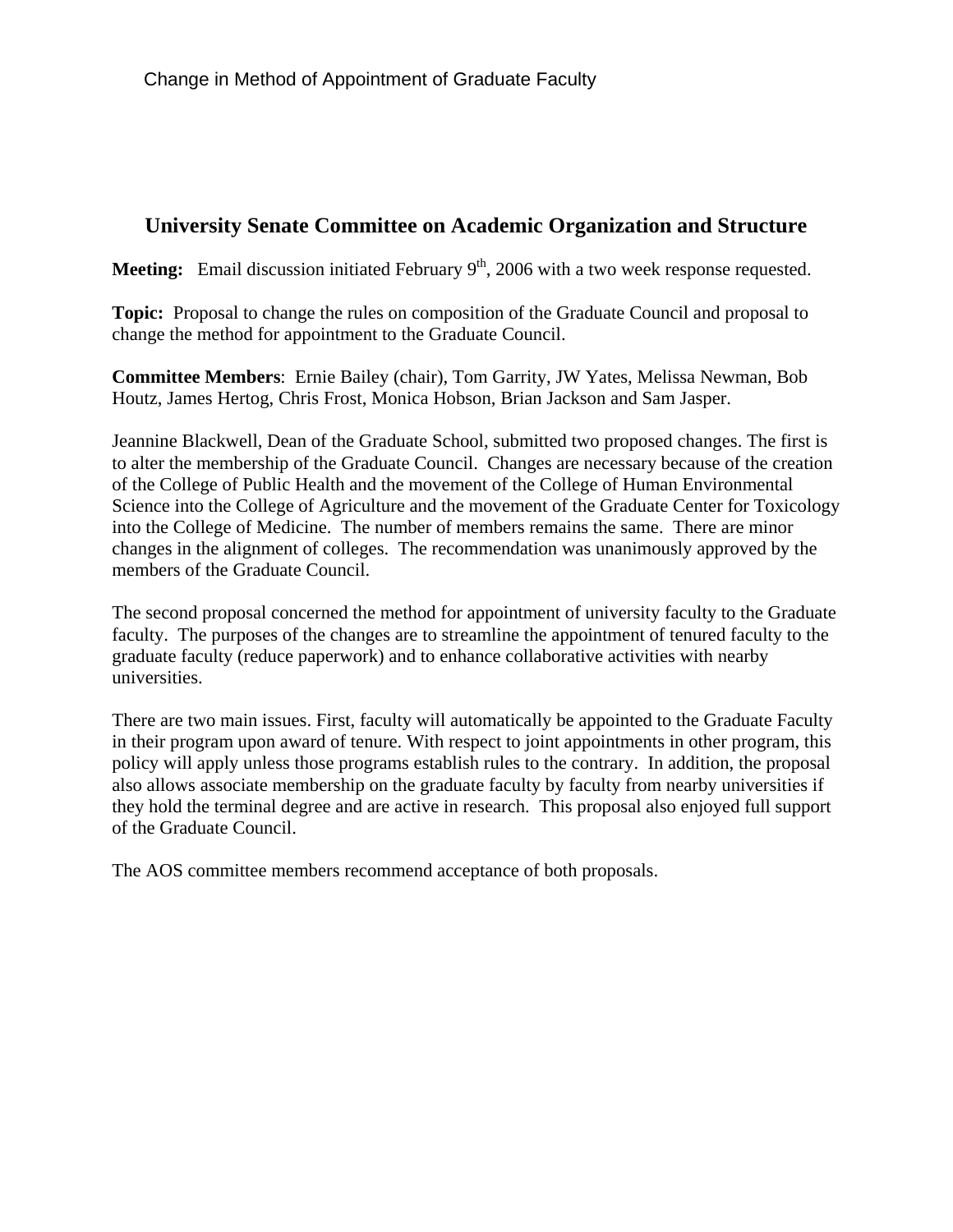TO: Senate Council

FROM: Jeannine Blackwell, Dean The Graduate School

DATE: January 26, 2006

RE: Proposed Change in Method of Appointment to Graduate Faculty

On October 20, 2005 Graduate Council approved a proposal to change the method by which the Dean of the Graduate School appoints Graduate Faculty. In the following, you will find the current method as it is described on pages 9-10 of the UK Graduate Bulletin of Spring 2006. The official Bulletin is now on line, and the text is located here: <http://www.research.uky.edu/gs/bulletin/current/TheGraduateSchool.shtml>

Following that is the proposed new wording for Graduate Faculty appointments. The changes involve:

- The appointment of tenured and tenure-track faculty members from nearby universities as Associate Members for 3-year renewable terms, if they hold the terminal degree and are research-active.
- The appointment to Full Graduate Faculty status on the award of tenure, if the member is already an Associate member of Graduate faculty in the primary program of the tenuring department and has the terminal degree.
- A secondary appointment to a Full status in another program, when a faculty member becomes tenured, if the faculty member has been appointed at the Associate level in that program and if the program does not have stipulations that state otherwise.
- Jointly appointed faculty members and adjunct faculty members move to Full Graduate Faculty status in the primary graduate program associated with the joint/adjunct department when granted tenure in the primary department or promoted to Associate Professor, unless the program in question has stipulations regulating this action.

The rationale behind these changes is:

- to streamline process and to reduce paperwork
- to encourage collaboration with nearby universities
- to acknowledge that the award of tenure here and at our benchmarks is a measure of ability to serve as graduate faculty
- to facilitate interdisciplinary work for graduate faculty and students

Thank you for considering this proposal.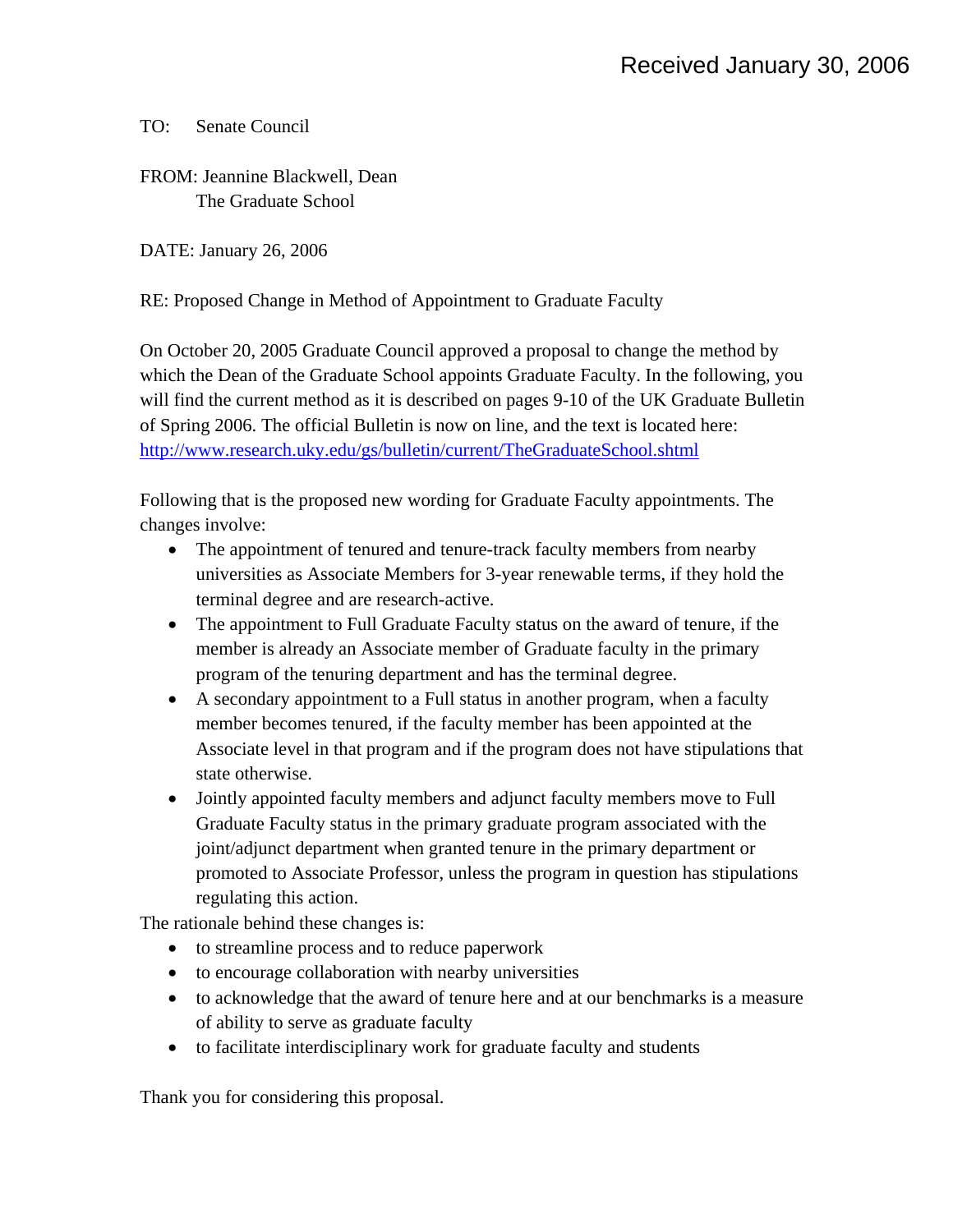# **The Graduate Faculty**

The Graduate Faculty consists of the Dean of the Graduate School , Associate Deans of the Graduate School , and Full and Associate Graduate Faculty Members. As the chief University agency for the promotion of the ideals of graduate study, it determines the policies of the Graduate School and makes recommendations to the University Senate and to the President, or to other administrative officials as appropriate. All rules affecting graduate work and the inauguration of new graduate programs must be approved by the Graduate Faculty. Any proposed change in the rules of the Graduate Faculty must be included in the agenda of its meeting and circulated to the Graduate Faculty at least 10 days prior to the meeting at which it is to be considered.

### [Changes will begin here, see below in red]

Any faculty member, regardless of specific title series of appointment, is eligible for consideration for membership on the Graduate Faculty. New Graduate Faculty members may be proposed to the Dean of the Graduate School at any time by the college deans and department chairs concerned, or in the case of persons not attached to a college faculty, by the Provost of the University. Eligibility qualifications are as follows:

- The doctor's degree or its equivalent in scholarly reputation.
- The rank of assistant professor (or equivalent) or higher.
- Scholarly maturity and professional productivity as demonstrated by publications, editorial services, research surveys, creative work or patents, and research in progress at the time of appointment.
- Demonstrated participation in graduate teaching and research in the program.

The Dean of the Graduate School is responsible for appointing and monitoring the progress of Associate Members of the Graduate Faculty. Associate members are authorized to teach graduate courses, direct master's theses, and serve on and co-chair doctoral committees. Associate membership is limited to a term of six years with reappointment possible after departmental review. There is no category for at-large graduate faculty membership.

Appointment to Full Graduate Faculty membership is made by the Provost and/or the Dean of the Graduate School after consultation with the Graduate Council when appropriate. Full members of the Graduate Faculty are particularly responsible for:

- Guidance of graduate student research and study to its completion. The finished work should meet or exceed accepted standards for publication, dissemination or performance within the particular discipline.
- Participation in the formulation of graduate curricula and policy.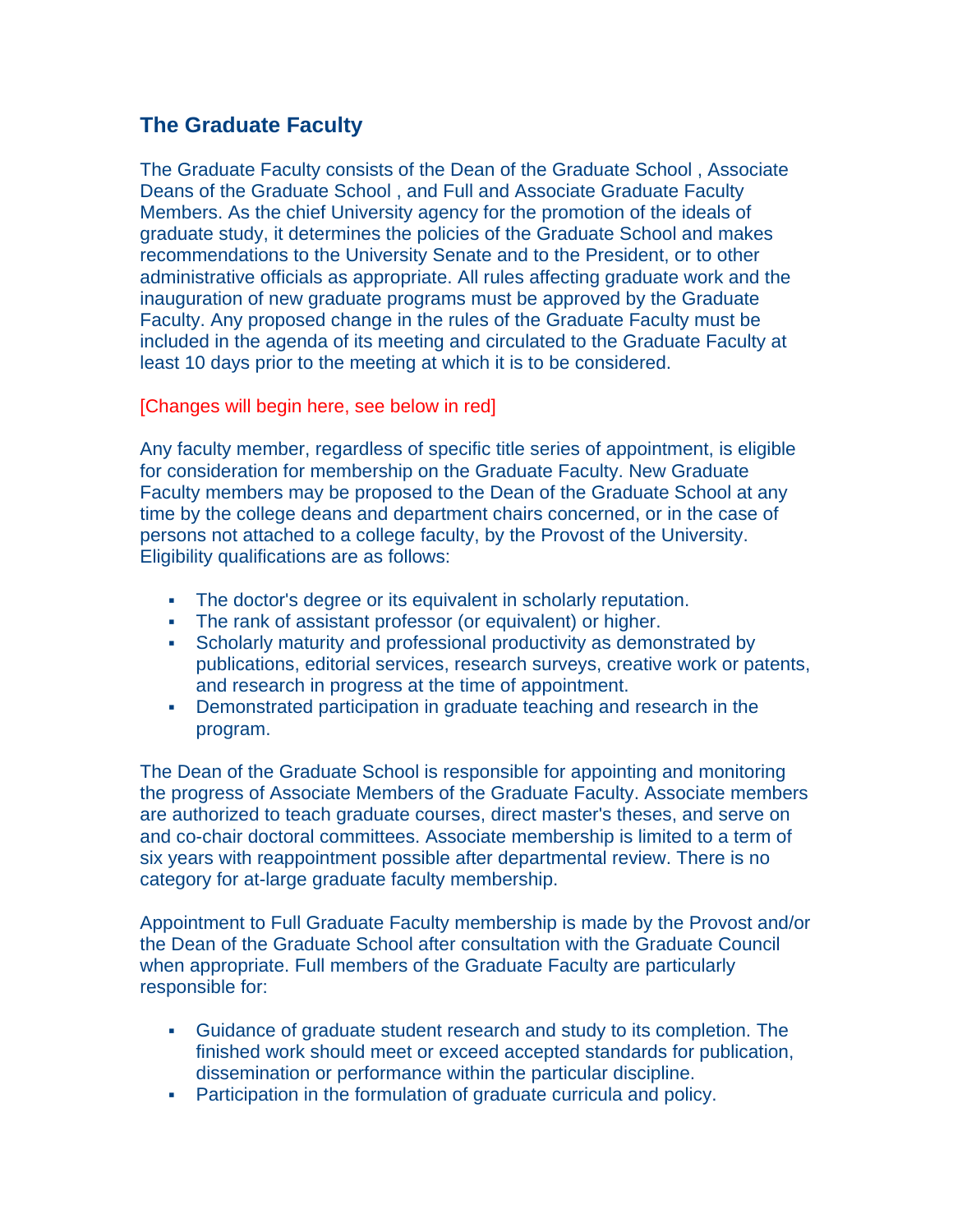In unique instances, an advanced assistant professor may be nominated by his or her chairperson for full membership in the Graduate Faculty. To be considered for this status by Graduate Council , a nominee must meet the following recentlyadopted criteria:

- An associate member of Graduate Faculty who is an assistant professor may be put forward for full membership by the individual's department chairperson or Director of Graduate Studies (as appropriate) after a minimum of 2 years of employment at UK .
- The individual must show the appropriate level of scholarly research and productivity and important contributions to the department's graduate program, including graduate teaching.

After review by the Dean of the Graduate School , appropriate cases will be placed on the Consent Agenda of the Graduate Council for approval. Atypical cases may either be turned down by the Dean or brought to the Graduate Council for full discussion.

Once Full Graduate Faculty status is attained, membership is continuous unless a change in status is recommended by a graduate program to the Dean of the Graduate School , who will present the recommendation to the Graduate Council.

On recommendation of the Director of Graduate Studies and with the approval of the Dean of the Graduate School , persons who normally do not hold academic appointment in the University, but who have demonstrated an interest in collaborative participation in its graduate programs, may be appointed as Auxiliary Graduate Faculty Members. They should hold the terminal academic degree in the field and possess a record of research or creative experience that would warrant their inclusion on advisory committees to assist graduate students in conducting research. Auxiliary Graduate Faculty may serve only as nonvoting members of the advisory committee.

Administrative officers assigning teaching and other duties to members of the Graduate Faculty who are taking an active part in the graduate program (i.e., are heavily engaged in directing theses and dissertations, carrying on productive research, etc.) should make appropriate reduction in the duties required of such faculty members.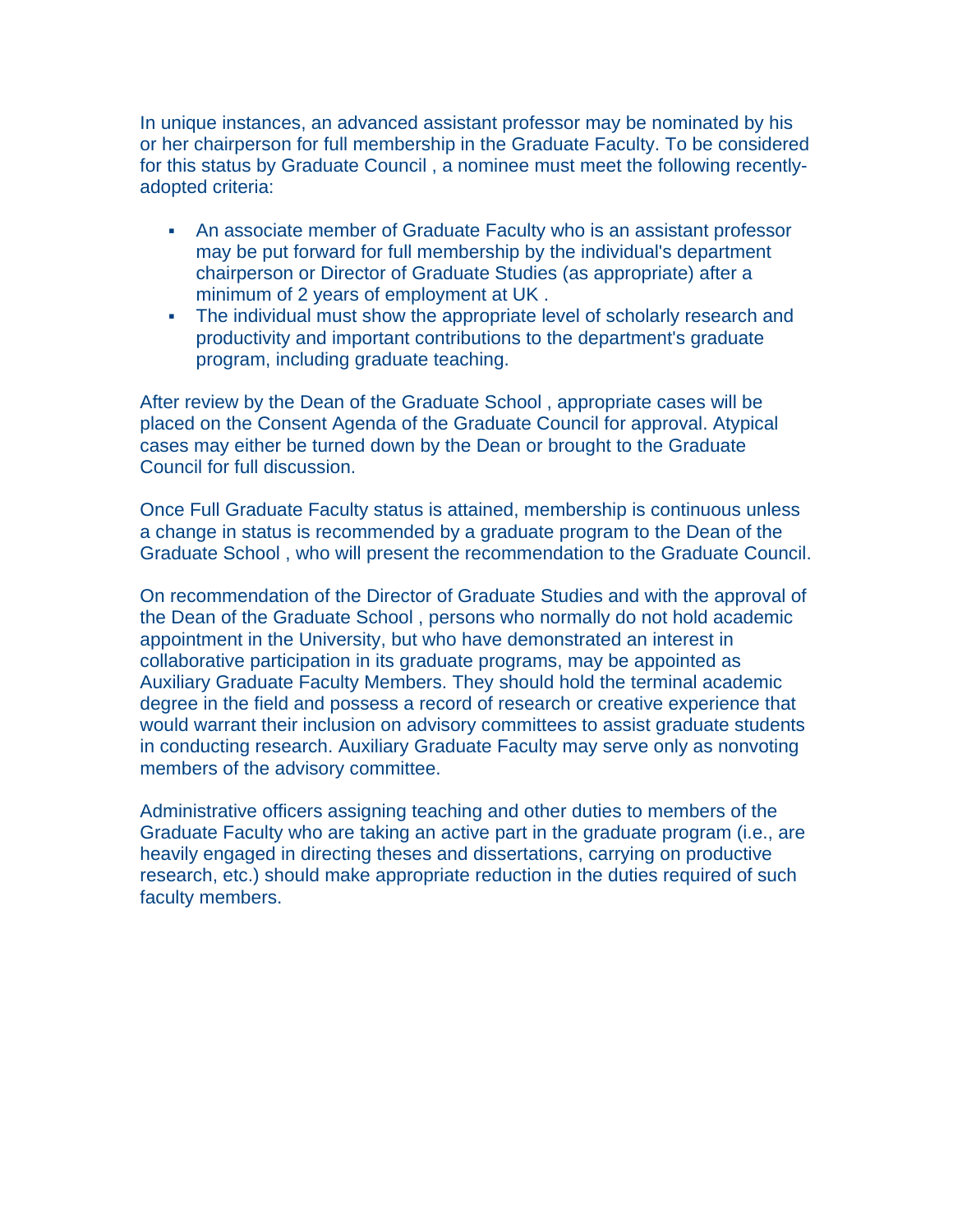## Proposal to Change Method of Appointment to Graduate Faculty

Any faculty member, regardless of specific title series of appointment, is eligible for consideration for membership on the Graduate Faculty. New Graduate Faculty members may be proposed to the Dean of the Graduate School at any time by the college deans and department chairs concerned, or in the case of persons not attached to a college faculty, by the Provost of the University. Eligibility qualifications are as follows:

- The doctor's degree or its equivalent in scholarly reputation.
- The rank of assistant professor (or equivalent) or higher.
- Scholarly maturity and professional productivity as demonstrated by publications, editorial services, research surveys, creative work or patents, and research in progress at the time of appointment.
- Demonstrated participation in graduate teaching and research in the program.

The Dean of the Graduate School is responsible for appointing and monitoring the progress of Associate Members of the Graduate Faculty. Associate members are authorized to teach graduate courses, direct master's theses, and serve on and co-chair doctoral committees. Associate membership is limited to a term of six years with reappointment possible after departmental review. There is no category for at-large graduate faculty membership.

On the recommendation of the Director of Graduate Studies, the chair of a department, a dean, or the majority vote of the graduate faculty in a program, the Dean of the Graduate School may appoint to Associate membership faculty members from other universities for a renewable 3 year term. This is limited to faculty members in tenurable faculty positions who hold the terminal degree in the field and are engaged in research activities.

### Appointment to Full Graduate Faculty membership is made is one of four ways:

1. Full membership is automatically granted at the time a faculty member receives tenure, for faculty whose primary graduate program is in the tenuring department, and who holds a terminal degree in the field or a related field. If the graduate faculty of this program votes to enforce further stipulations beyond these requirements for full membership, those stipulations must be reported to both the Dean of the Graduate School and the Graduate Council,

2. Full membership may be granted to tenured faculty members (with terminal degrees) in other graduate programs in the university and to those faculty members in departments and centers which do not grant graduate degrees. The offer of full membership is enacted through a majority vote of the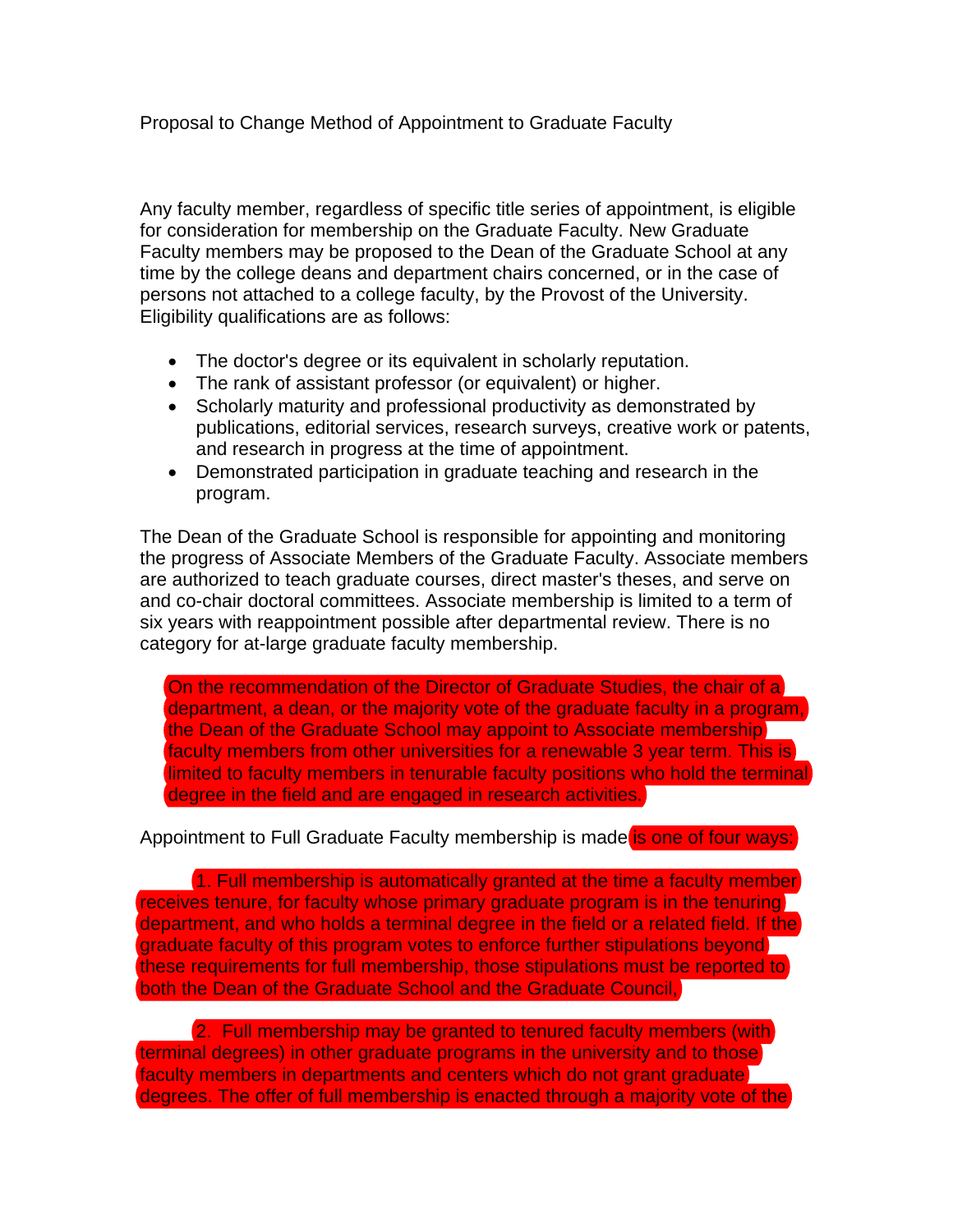full members of graduate faculty in that program, and forwarded to the Dean of the Graduate School.

3. Jointly appointed faculty or Adjunct Title Series faculty in a program or in a multidisciplinary center may hold graduate faculty appointments in this program. When joint or adjunct title faculty become tenured or move to Associate Professorships, they will automatically be promoted to full graduate faculty membership, unless the multidisciplinary program creates stipulations preventing automatic appointment. These stipulations are to be reported to the Dean of the Graduate School.

4. In unique instances, an advanced assistant professor may be nominated by his or her chairperson for full membership in the Graduate Faculty. To be considered for this status by Graduate Council , a nominee must meet the following recently-adopted criteria:

- An associate member of Graduate Faculty who is an assistant professor may be put forward for full membership by the individual's department chairperson or Director of Graduate Studies (as appropriate) after a minimum of 2 years of employment at UK .
- The individual must show the appropriate level of scholarly research and productivity and important contributions to the department's graduate program, including graduate teaching.

After review by the Dean of the Graduate School, appropriate cases will be placed on the Consent Agenda of the Graduate Council for approval. Atypical cases may either be turned down by the Dean or brought to the Graduate Council for full discussion.

Once Full Graduate Faculty status is attained, membership is continuous unless a change in status is recommended by a graduate program to the Dean of the Graduate School, who will present the recommendation to the Graduate Council.

Appointment to Full Graduate Faculty membership is made by the Provost and/or the Dean of the Graduate School after consultation with the Graduate Council when appropriate. Full members of the Graduate Faculty are particularly responsible for:

- Guidance of graduate student research and study to its completion. The finished work should meet or exceed accepted standards for publication, dissemination or performance within the particular discipline.
- Participation in the formulation of graduate curricula and policy.

Administrative officers assigning teaching and other duties to members of the Graduate Faculty who are taking an active part in the graduate program (i.e., are heavily engaged in directing theses and dissertations, carrying on productive